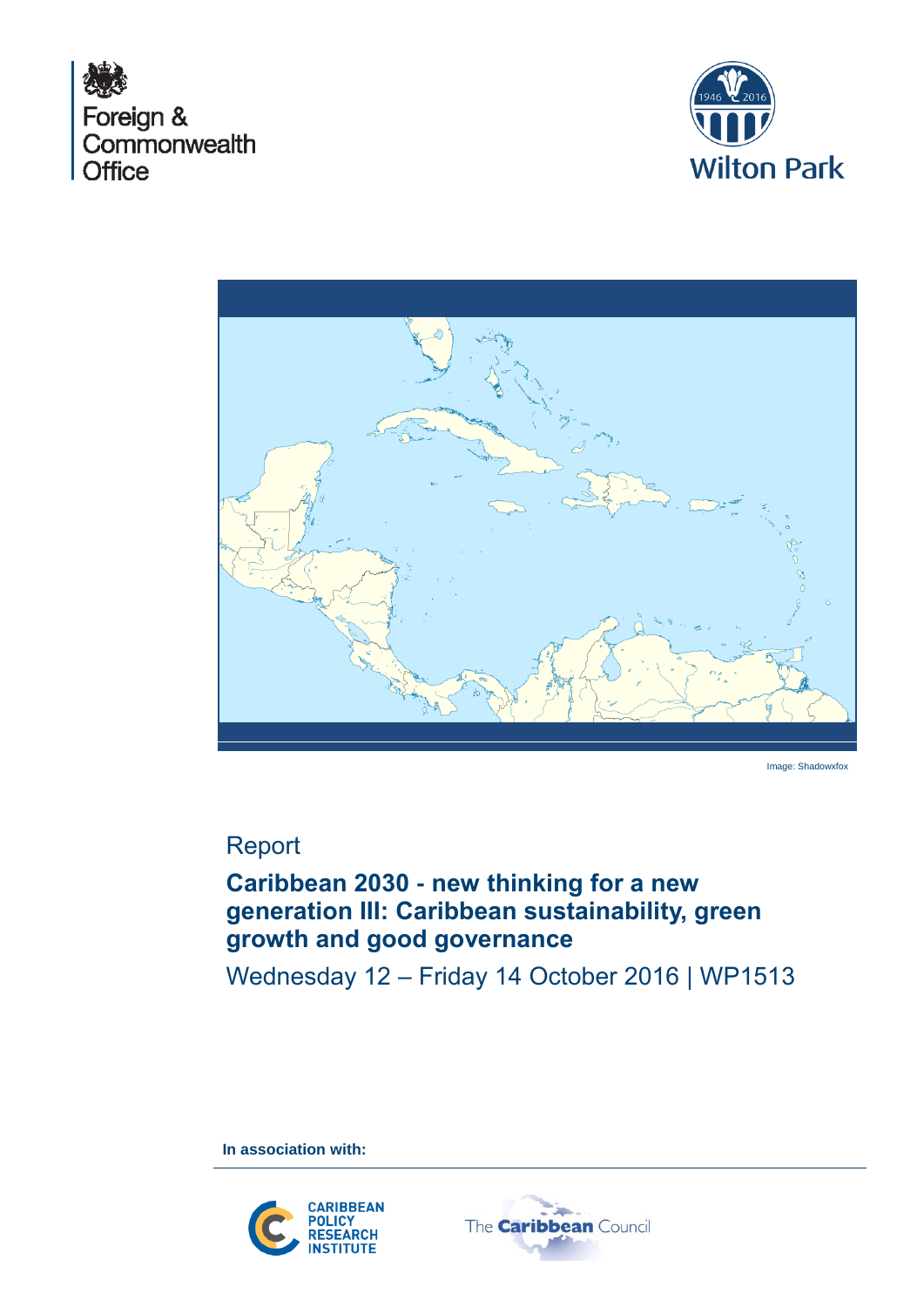

## Report

## **Caribbean 2030 - new thinking for a new generation III: Caribbean sustainability, green growth and good governance**

Wednesday 12 – Friday 14 October 2016 | WP1513

## **The journey**

Caribbean 2030 was initiated to create an active network of new and younger leaders from across the region who can work towards realising the full potential of the Caribbean region. The Caribbean Policy Research Institute (CAPRI), Wilton Park and the Foreign Commonwealth Office have been the major partners of the initiative since the first Caribbean 2030 meeting of new and next generation of leaders which took place in the United Kingdom (UK) in June 2015. Among the participants were politicians, innovators, entrepreneurs, educators, communications specialists and diaspora members. At that meeting, the participants articulated their vision for the Caribbean. Governance challenges, transnational crime, the decline of regional industries, international diplomacy, disaster vulnerability and energy security were some of the issues discussed. A discussion of the key issues raised and vision outlined is summarised in the conference report at [https://www.wiltonpark.org.uk/wp-content/uploads/WP1404-](https://www.wiltonpark.org.uk/wp-content/uploads/WP1404-Report.pdf) [Report.pdf](https://www.wiltonpark.org.uk/wp-content/uploads/WP1404-Report.pdf)

Eight months later the group met again in Kingston, Jamaica to build upon the foundation established at the first meeting by defining next steps for promoting and supporting innovation and entrepreneurship within the region. The meeting explored four thematic areas: finance; credit and business growth; trade within and beyond the region; green growth and sustainability; and Information Technology (IT) infrastructure and open/big data. The report, [https://www.wiltonpark.org.uk/wp](https://www.wiltonpark.org.uk/wp-content/uploads/WP1462-Report.pdf)[content/uploads/WP1462-Report.pdf,](https://www.wiltonpark.org.uk/wp-content/uploads/WP1462-Report.pdf) highlights the discussions and recommendations.

Recognising the changes in political leadership and events that took place since the first meeting in 2015 and the fact that the meeting in Jamaica was held during election period, the group was eager to start charting a path towards achieving their vision for the next decade and a half as many of the original participants are now in government or other positions of leadership and had already started to influence regional policies. A list of the events and developments since June 2015 is as follows.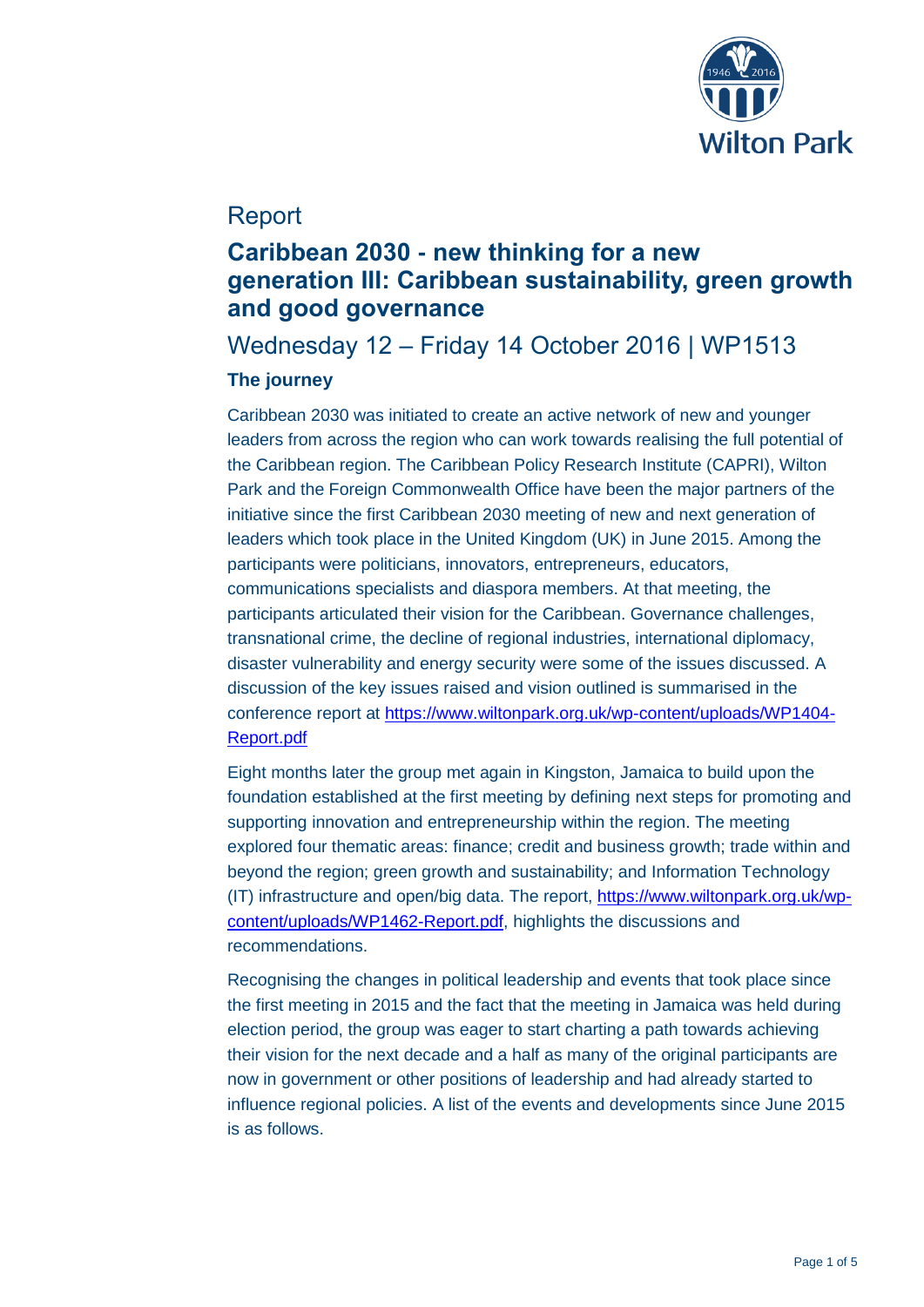| <b>Development</b>                                                                                                                         | <b>Date</b>       |
|--------------------------------------------------------------------------------------------------------------------------------------------|-------------------|
| Dominica devastated by Tropical Storm Erika                                                                                                | August 2015       |
| Political change in Trinidad and Tobago                                                                                                    | September 2015    |
| United Nations inaugurated the Sustainable Development<br>Goals (SDG) to replace the expired Millennium<br><b>Development Goals (MGDs)</b> | September 2015    |
| <b>Commonwealth Secretary General declared</b>                                                                                             | November 2015     |
| <b>General Election in Belize</b>                                                                                                          | November 2015     |
| Outbreak of bacterial infections in neonatal units in two<br>Jamaican hospitals                                                            | November 2015     |
| <b>General Election in St Vincent and the Grenadines</b>                                                                                   | December 2015     |
| COP 21 Conference Paris agreement to combat climate<br>change                                                                              | December 2016     |
| Political change in Jamaica                                                                                                                | February 2016     |
| President Barack Obama visits Cuba and calls for the<br>removal of the U.S. trade embargo                                                  | <b>March 2016</b> |
| Damage due to Hurricane Matthew                                                                                                            | <b>July 2016</b>  |
| Jamaica joins Guyana as the other country in the Caribbean<br>Community country to outlaw Styrofoam                                        | <b>July 2016</b>  |

The main objective of this third meeting in the UK was to discuss and identify, as the Caribbean 2030 Leaders' Network, a series of realistic and actionable targets and strategies to achieve measurable progress ahead of the next meeting expected in late 2017. The action plan for harnessing the potential of the Caribbean region focused on green growth and sustainability, and on open data and good governance.

## **Growth and sustainability?**

1. Why green growth? Green growth aims to foster economic growth and development while ensuring that natural assets are used sustainably and continue to provide the resources and environmental services on which well-being relies. According to the World Bank, growth that is green is efficient in its use of natural resources, clean in that it minimises pollution and environmental impacts, and resilient, in that it accounts for natural hazards. Unless countries move to greener growth paths characterised by economic growth and human development that better conserves natural resources, continuing environmental degradation will lead to significant negative impacts on human well-being. These impacts will put economic growth and development at risk. Hence, green growth that is inclusive can help to implement social and sustainable development goals, respectful of regional conditions and preferences.

## **Key issues discussed**

- The region has the opportunity to choose a path that can lead to robust growth without locking it into unsustainable patterns that in the long run can prove to be more expensive, less efficient, and less resilient which will ultimately constraint further growth.
- While the region currently has the cleanest energy mix in the world, the electricity sector's carbon intensity has been rising, a trend that is expected to continue. To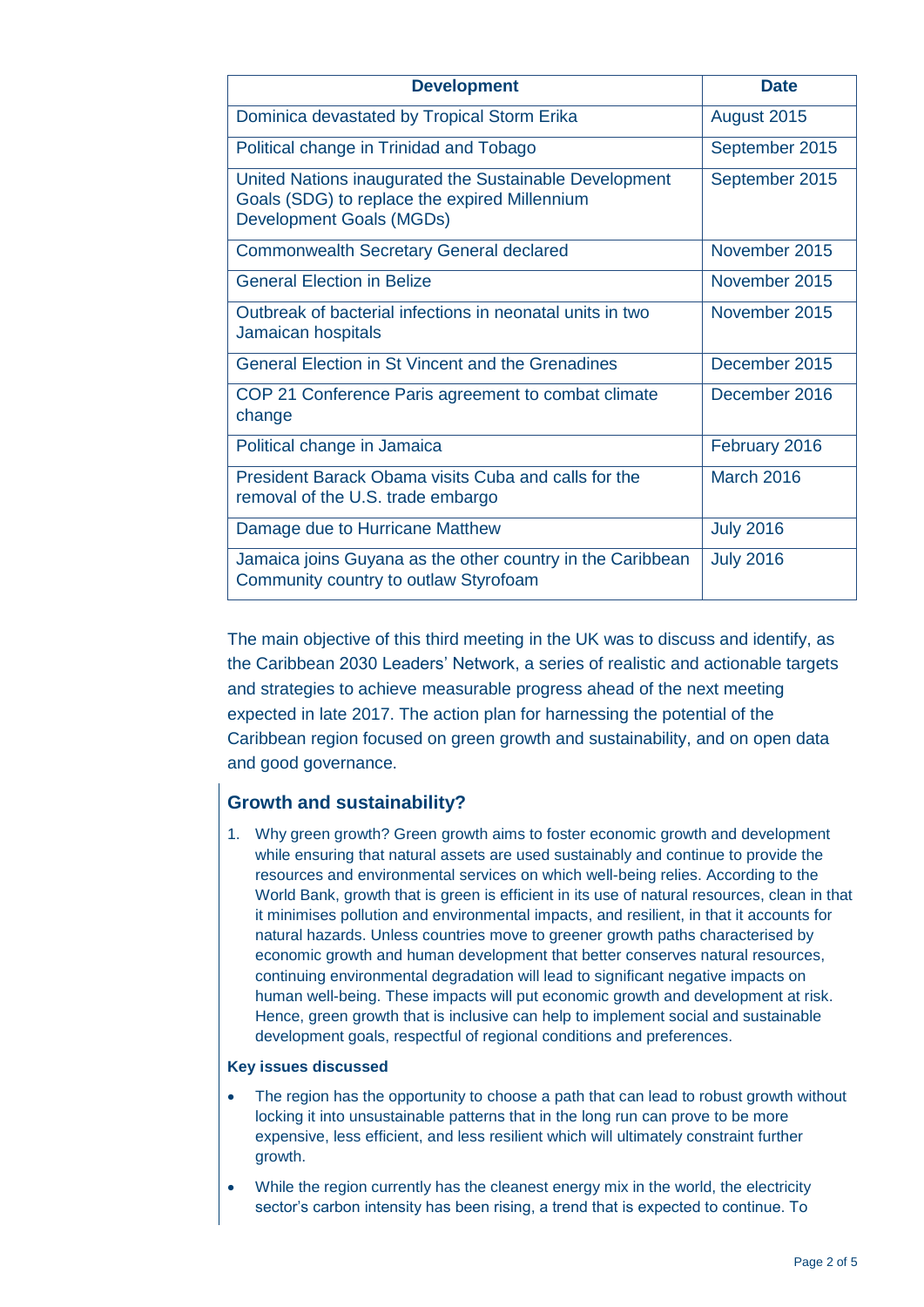address this, the region will have to rely more on other cleaner sources of energy such as hydro and wind.

- The sustainability of the region's growth will also depend on its commitment to use its unique natural assets in a sustainable way. The very advantages that the region's natural endowment provides – rich water resources, fertile land, and unparalleled biodiversity—are under threat from the spread of inefficient land use such as deforestation.
- The region has the potential to become a leader in adopting a more efficient and climate-smart agricultural practices that do not come at a cost to the environment and are better prepared for new climate patterns.
- There is no single blue print for inclusive green growth in the Caribbean. However, many of the answers to the challenge of how to grow in sustainable and inclusive ways lie within the region's own experiences. Policies and targeted investments can boost economic growth as well as help realize the aspirations of the growing middle class for a better quality of life, create opportunities for the poorest and most vulnerable segments of society, and protect the environmental assets in the region.
- Recycling is still limited.
- Most countries have provisions to protect green spaces but these policies are not always effective as the demand for low income housing leads to encroachment into marginal lands.

#### **Related action items**

- Develop and monitor Sustainable Development Indicators for the Caribbean (Micro and Macro indicators);
- Identify and design a programme for the elimination of perverse incentives with regard to green growth in the region;
- Review Styrofoam and plastics packaging policy and input to policy processes.

## **Why open data and good governance?**

- 2. Open data refers to government data and information that has been created or commissioned by a public entity which is made accessible for public use and re-use. Open data can be classified as data that is:
	- Made available and not subjected to privacy, security or privilege limitations;
	- Collected at source, at the most atomic level, not in aggregate or modified norms;
	- Made available as quickly as possible, to preserve the value of the data, to the widest range of users for the widest range of purposes;
	- Structured to allow automated processing; and
	- Available to anyone with no requirement of registration and in a format so that no entity has exclusive control.
- 3. Open data has emerged as one of the most globally significant policy and technological developments within the last few years. It has been propelled by a growing consensus and an irrefutable logic in the notion that data created by public funds should be publicly accessible and freely reusable because data as a common resource is not scarce and cannot be diminished with use. Open data has been demonstrated to be a catalyst for innovation in many countries. Open data initiatives are being pursued in many places as a platform to promote transparency, improve public sector synergy and efficiency, and facilitate the creation of new activities.
- 4. Cultural and structural barriers to open data in the Caribbean, however, have prevented most countries from reaping the economic benefits of this initiative. Beyond the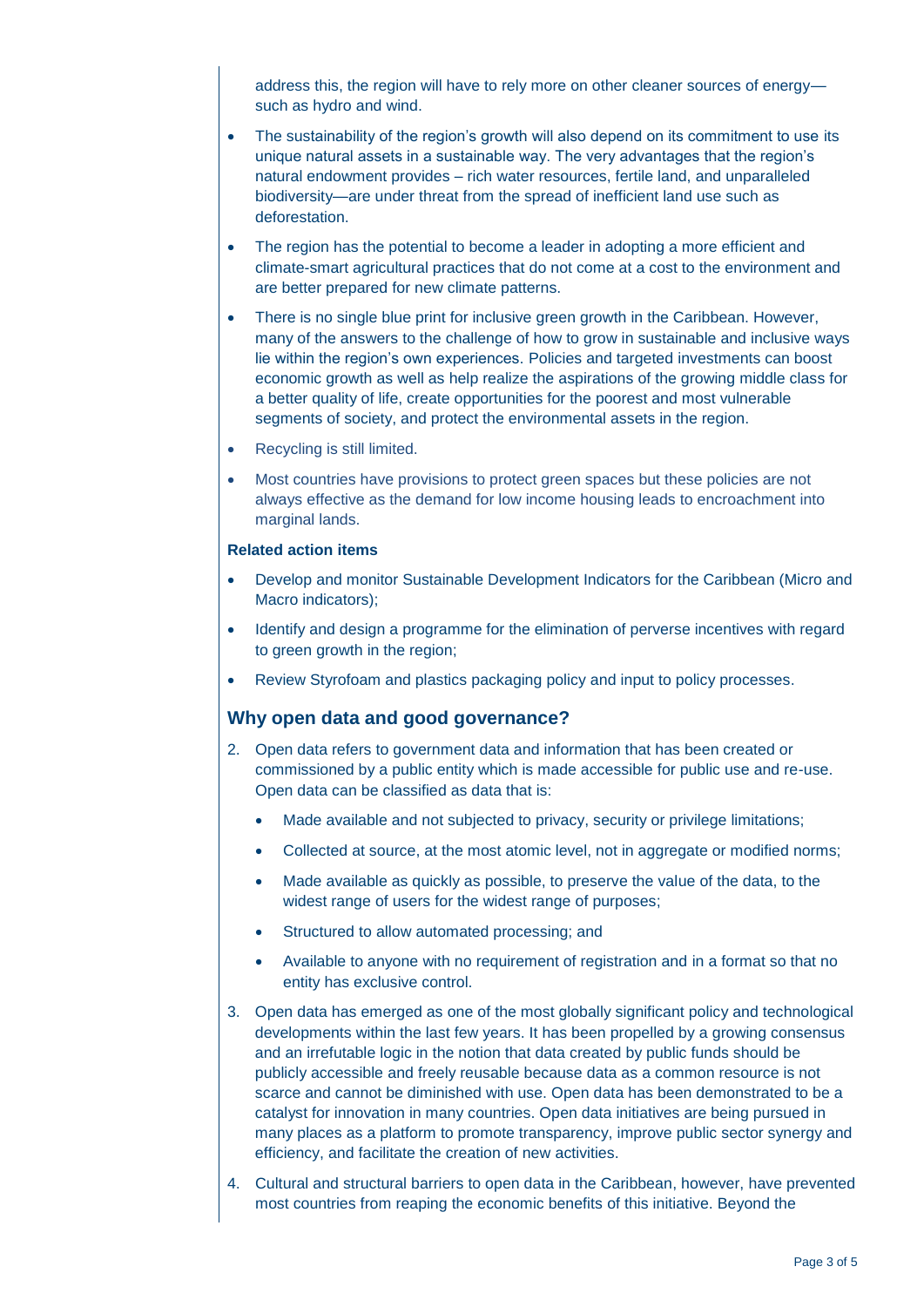economic rationale, an open data policy agenda has positive social and political externalities as is evident in Antigua and Barbuda, Jamaica, St. Lucia, Trinidad and Tobago, Dominican Republic, Haiti and St. Vincent & the Grenadines which have been able to take steps towards open data over the last five years. The Government of Jamaica has demonstrated a leadership role in the region in terms of shaping and leading the open data discourse through deliberate and progressive policy actions and initiatives.

### **Key issues discussed**

- Open data policy should leverage existing public accountability and access to information policies as the foundation. Building on such a legislative foundation will give credence to new open data requirements and inform the structure of the policy as well as provide the opportunity to modernize the existing legislation to reflect modern, progressive guidelines.
- For the success of any open data programme the governments in the region should create meaningful opportunities for the public to share their concerns about data quality, quantity, selection, and format, as well as the user-friendliness of the website or portals. This feedback should also officially form a part of the considerations during the policy review process.
- The implementation of open data policy should be done in the context of the policy being sustainable and the "openness" of data being permanent. It is therefore imperative that sufficient funding be earmarked for both the execution and maintenance of the open data initiative. One way to do this is to consider partnerships which can assist in identifying funding sources. These partnerships can also be useful in increasing the availability of open data, and lending their expertise in data mining.
- The World Bank is an active proponent of Open Data initiatives and the Open Government Partnership.
- Most Caribbean governments have been slow to embrace the open data movement.
- Jamaica has taken the lead in the Caribbean with funding from the World Bank. Their open data portal was launched in June 2016.
- CAPRI has assessed the economic potential of open data as a catalyst for Jamaica's growth and innovation agenda. In addition, preliminary work has been undertaken to explore the potential for open-data enabled interventions in Agriculture including the impact on the effectiveness of delivery of extension services to farmers in Jamaica.

### **Related action items**

- Define the principles of open data for transparency, accountability and integrity and articulate its benefits;
- Conduct an assessment of the work being done by the Caribbean Open Institute and Caribbean Telecoms Union;
- Seek funding to conduct open data readiness assessments in other Caribbean countries not to include Jamaica, St Vincent & the Grenadines, Dominica, and Grenada.
- Map the state of legislation for access to information, data privacy, and anti-corruption in the region.
- Share best practices on how to make data public.

### **Next steps**

5. The group identified a vision for the Caribbean of a peaceful, self-sufficient, globally competitive and resilient region which would motivate the group's work for the next 12 months. Three priority areas for research were agreed on for the Green Growth and Sustainable theme while four were outlined for open data and good governance.